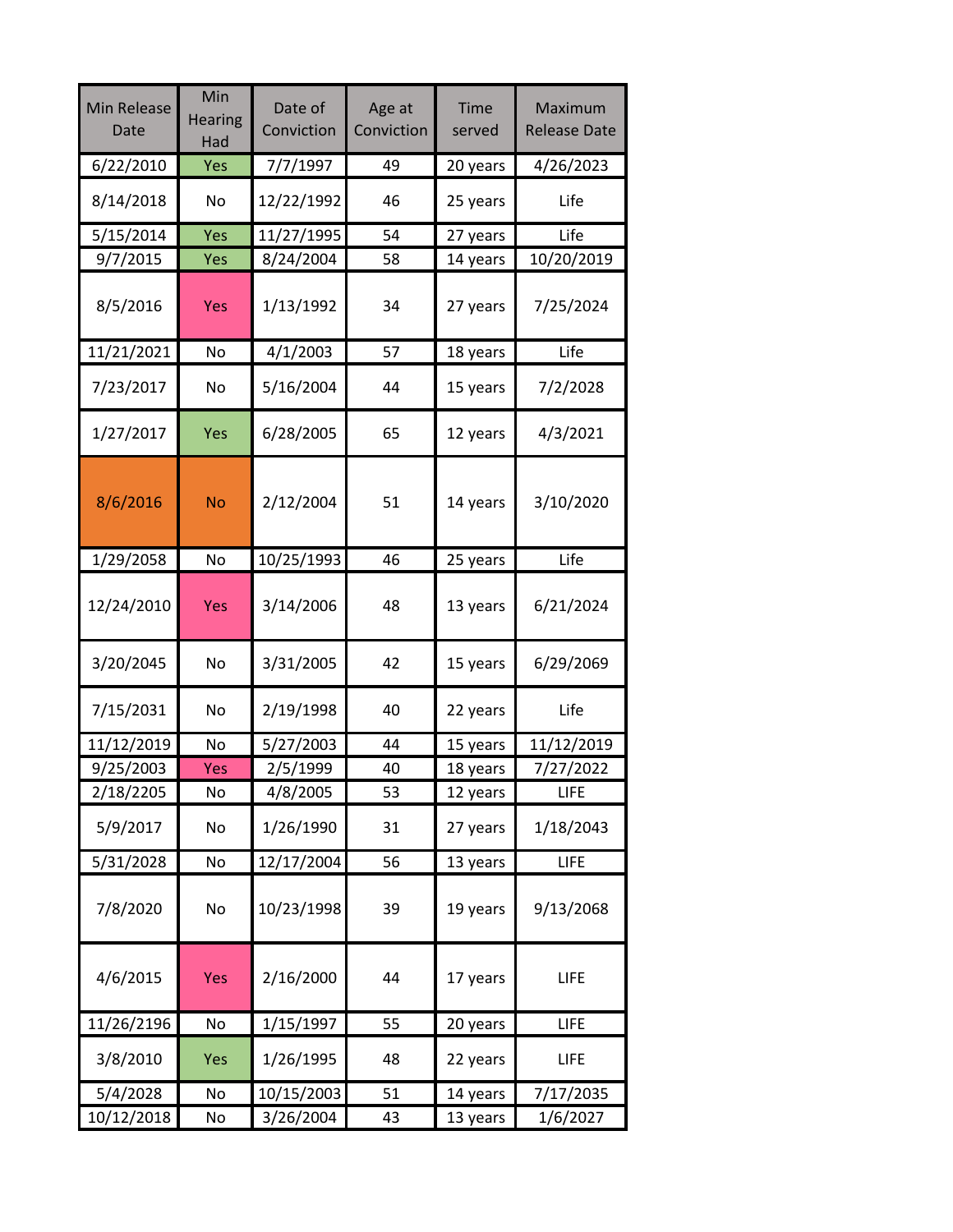| 6/13/2194  | No             | 8/2/1994   | 37 | 23 years | LIFE       |
|------------|----------------|------------|----|----------|------------|
| 4/11/2020  | No             | 9/29/2005  | 44 | 12 years | LIFE       |
| 1/13/2026  | No             | 2/25/2000  | 46 | 17 years | LIFE       |
| 8/31/2028  | No             | 6/28/1990  | 33 | 27 years | LIFE       |
| 12/16/2023 | No             | 10/23/2003 | 43 | 14 years | 12/16/2023 |
| 3/23/2016  | Yes            | 8/3/2006   | 48 | 11 years | 3/31/2026  |
| 9/27/2010  | <b>Yes</b>     | 10/27/2006 | 48 | 11 years | 9/23/2025  |
| 10/12/2010 | Yes            | 12/5/2005  | 47 | 12 years | 9/8/2046   |
| 12/9/2022  | N <sub>o</sub> | 3/17/2000  | 51 | 17 years | LIFE       |
| 2/1/2014   | <b>Yes</b>     | 2/26/1988  | 33 | 29 years | 5/10/1933  |
| 6/21/2022  | No             | 1/13/2005  | 46 | 12 years | LIFE       |
| 9/13/2101  | No             | 10/8/2001  | 58 | 16 years | LIFE       |
| 9/10/2021  | No             | 4/30/1999  | 40 | 18 years | 2/12/2028  |
| 9/21/2021  | No             | 3/12/2004  | 40 | 13 years | 9/27/2021  |
| 2/1/2011   | <b>Yes</b>     | 9/23/1987  | 28 | 30 years | 12/5/2034  |
| 9/12/2017  | No             | 7/23/2008  | 53 | 9 years  | LIFE       |
| 10/17/2024 | No             | 10/10/2000 | 41 | 17 years | 8/5/2032   |
| 2/7/2024   | No             | 11/3/2004  | 49 | 13 years | LIFE       |
| 10/17/2017 | No             | 2/9/1990   | 29 | 27 years | 12/7/2033  |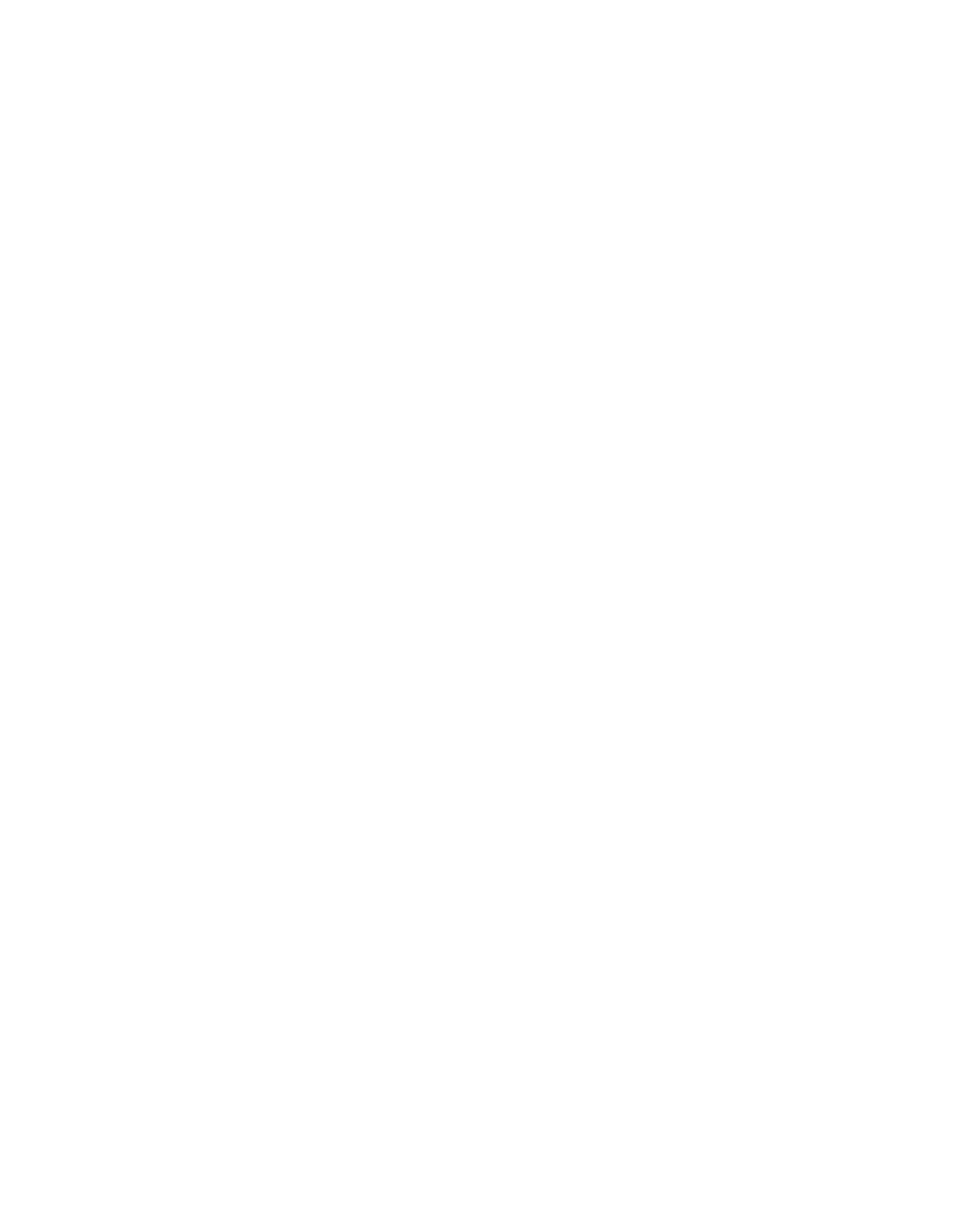| <b>Convicted Crimes</b>                                                                                                                       | Age when<br><b>Offense</b><br>Committed | <b>Offense Date</b>        | Current<br>Age |
|-----------------------------------------------------------------------------------------------------------------------------------------------|-----------------------------------------|----------------------------|----------------|
| Sexual Assault on Minor (2 counts)                                                                                                            | 49                                      | 07 & 08/1996               | 69             |
| Murder; Violation Conditions of<br>Release; Simple Assault                                                                                    | 46                                      | 9/15/1992                  | 70             |
| First Degree Murder (PREMED)                                                                                                                  | 49                                      | 6/3/1990                   | 75             |
| <b>Aggravated Sexual Assault</b>                                                                                                              | 56                                      | 9/8/2003                   | 69             |
| Simle Assault; Sexual Assault - No<br>Consent; Aggravated Sexual Assault                                                                      | 31                                      | 8/21/1989                  | 58             |
| <b>Attempted Kidnapping</b>                                                                                                                   | 53                                      | 4/13/1999                  | 70             |
| Aggravated Sexual Assault; Custodial<br>Interference-Felony                                                                                   | 42                                      | 5/26/2002                  | 56             |
| Aggravated Sexual Assault - 2 counts                                                                                                          | 64                                      | 12/1/2003                  | 77             |
| Sexual Assault - Parental Role - 3<br>counts; Lewd & Lascivious w/child - 5<br>counts; Sexual Assault on Child; Lewd<br>& Lascivious Behavior | 48                                      | Between 12/00<br>and 02/03 | 61             |
| Murder                                                                                                                                        | 45                                      | 8/13/1992                  | 69             |
| Sexual Assault - No Consent;<br>Kidnapping or Forc. Confinement;<br><b>Aggravated Domestic Assault 1</b>                                      | 41                                      | 4/8/1999                   | 58             |
| Sexual Assault - No Consent; Sexual<br>Assault on Minor                                                                                       | 40                                      | 1/25/2002                  | 55             |
| Aggravated Sexual Assault; Burglary                                                                                                           | 38                                      | 1/16/1995                  | 60             |
| <b>Attempted Murder</b>                                                                                                                       | 43                                      | 9/29/2002                  | 57             |
| Sexual Assault on Minor                                                                                                                       | 37                                      | 10/1/1996                  | 57             |
| Murder                                                                                                                                        | 51                                      | 3/12/2003                  | 64             |
| Burglary Occupied, Sexual Assault No<br>Consent (3 counts)                                                                                    | 28                                      | 4/21/1987                  | 57             |
| Murder 2nd Degree (2 counts)                                                                                                                  | 55                                      | 6/1/2003                   | 68             |
| Aggravated Sexual Assault, Sexual<br>Assault No Consent (2 counts),<br><b>Domestic Assault</b>                                                | 38                                      | 5/22/1997                  | 57             |
| Aggravated Sexual Assault, Kidnapping<br>or Forc, Confinement, Burglary<br>Occupied, Simple Assault                                           | 42                                      | 11/16/1998                 | 60             |
| First Degree Murder (PREMED)                                                                                                                  | 50                                      | 10/19/1992                 | 74             |
| Kidnapping or Forc. Confinement,<br>Simple assault                                                                                            | 46                                      | 8/16/1993                  | 69             |
| <b>Aggravated Sexual Assault</b>                                                                                                              | 50                                      | 08/02-04/03                | 63             |
| <b>Aggravated Sexual Assault</b>                                                                                                              | 40                                      | 12/23/2001                 | 55             |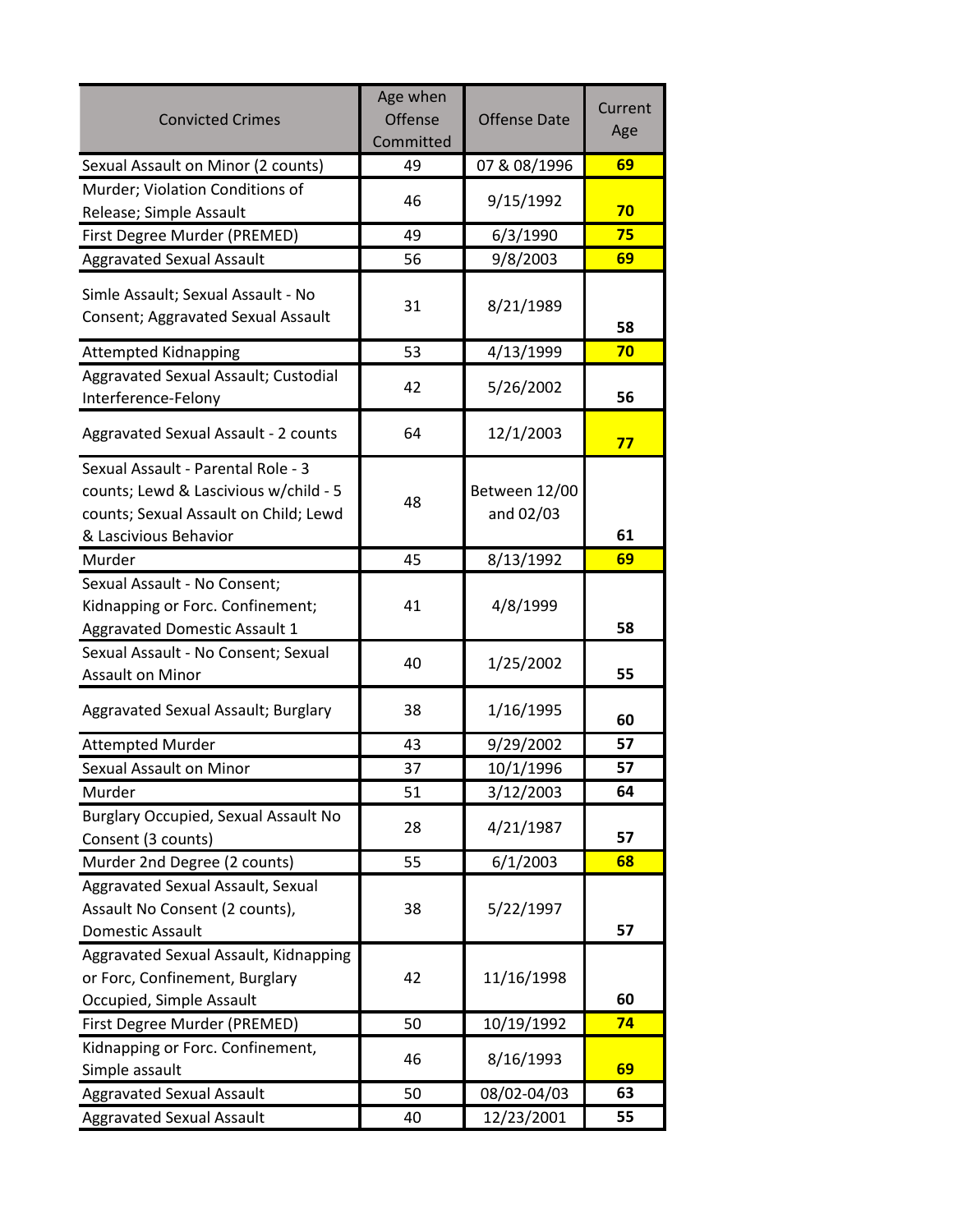| First Degree Murder (PREMED)                                                                                                                                                          | 36 | 5/8/1993     | 59 |
|---------------------------------------------------------------------------------------------------------------------------------------------------------------------------------------|----|--------------|----|
| First Degree Murder (PREMED)                                                                                                                                                          | 36 | 6/2/1997     | 55 |
| <b>Aggravated Sexual Assault</b>                                                                                                                                                      | 44 | 7/26/1998    | 62 |
| Kidnapping or Forc. Confinement,<br>Murder                                                                                                                                            | 32 | 5/1/1989     | 59 |
| Driving under the influence 4th,<br>Domestic Assault, Aggravated<br>Domestic Assault, Unlawful Trespass,<br>Escape, Violation Conditions of Release<br>(2 counts), Unlawful Mischief. | 43 | 6/7/2003     | 56 |
| Sexual Exploitation of child (3 counts),<br>Lewd & Lasvicious Behavior                                                                                                                | 47 | $8/1/-31/05$ | 58 |
| <b>Aggravated Sexual Assault</b>                                                                                                                                                      | 47 | 9/10/2005    | 58 |
| Sexual assault on minor (3 counts),<br>sexual exploitation of child (6 counts)                                                                                                        | 40 | 9/1/1998     | 58 |
| Welfare fruad, Murder 2nd degree                                                                                                                                                      | 44 | 5/26/1993    | 67 |
| Kidnapping or Forc. Confinement (3<br>counts)                                                                                                                                         | 31 | 5/7/1986     | 61 |
| Aidiing Murder 1 (2 counts)                                                                                                                                                           | 43 | 6/24/2002    | 57 |
| Kidnapping or Forc. Confinement,<br>attempted murder, burglary -<br>occupied, aggravated assault (2<br>counts) violating abuse prevention<br>order.                                   | 56 | 8/14/1999    | 73 |
| Sexual assault victim less than 16years                                                                                                                                               | 39 | 8/31/1998    | 57 |
| Sexual assault no consent, Lewd &<br>Lascivious w/shild                                                                                                                               | 40 | 1/18/2001    | 56 |
| Aggravated sexual assault (2 counts),<br>uttering forged instrument (6 counts),<br>burglary (2 counts), Escape                                                                        | 27 | 8/4/1986     | 57 |
| Murder                                                                                                                                                                                | 42 | 12/20/1997   | 61 |
| Burglary, Aggravted sexual assault                                                                                                                                                    | 37 | 6/6/1996     | 57 |
| Murder - 2nd Degree                                                                                                                                                                   | 45 | 12/2-3/2000  | 61 |
| Aggravated assault, assault & robbery<br>(2 counts), Kidnapping or Forc.<br>Confinement (2 counts), aggravted<br>assault & robbery, aiding commission<br>of a felony.                 | 27 | 6/16/1988    | 55 |

Total Number of Offenders Over 65 **12**